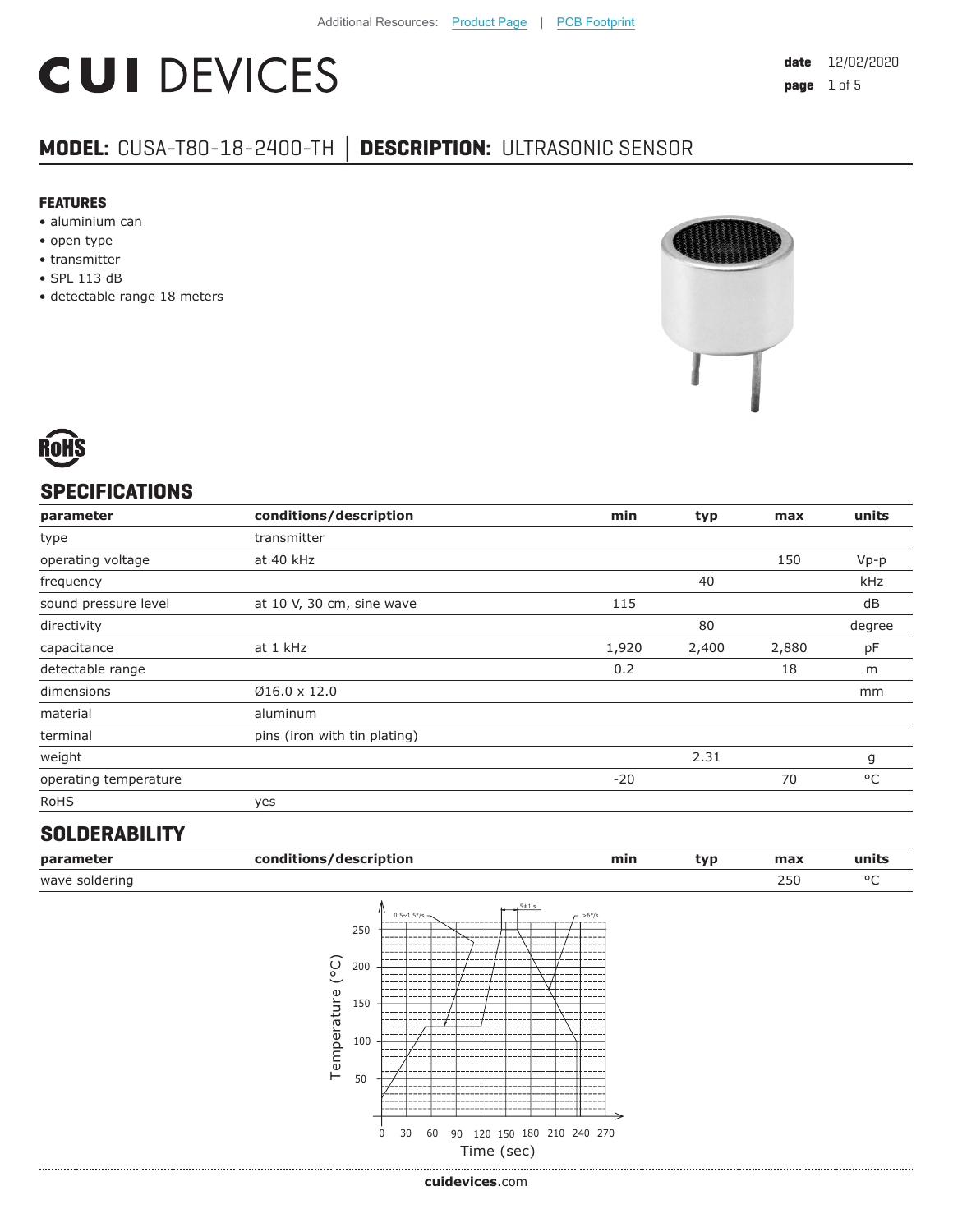#### **MECHANICAL DRAWING**

units: mm



Recommended PCB Layout Top View

.....................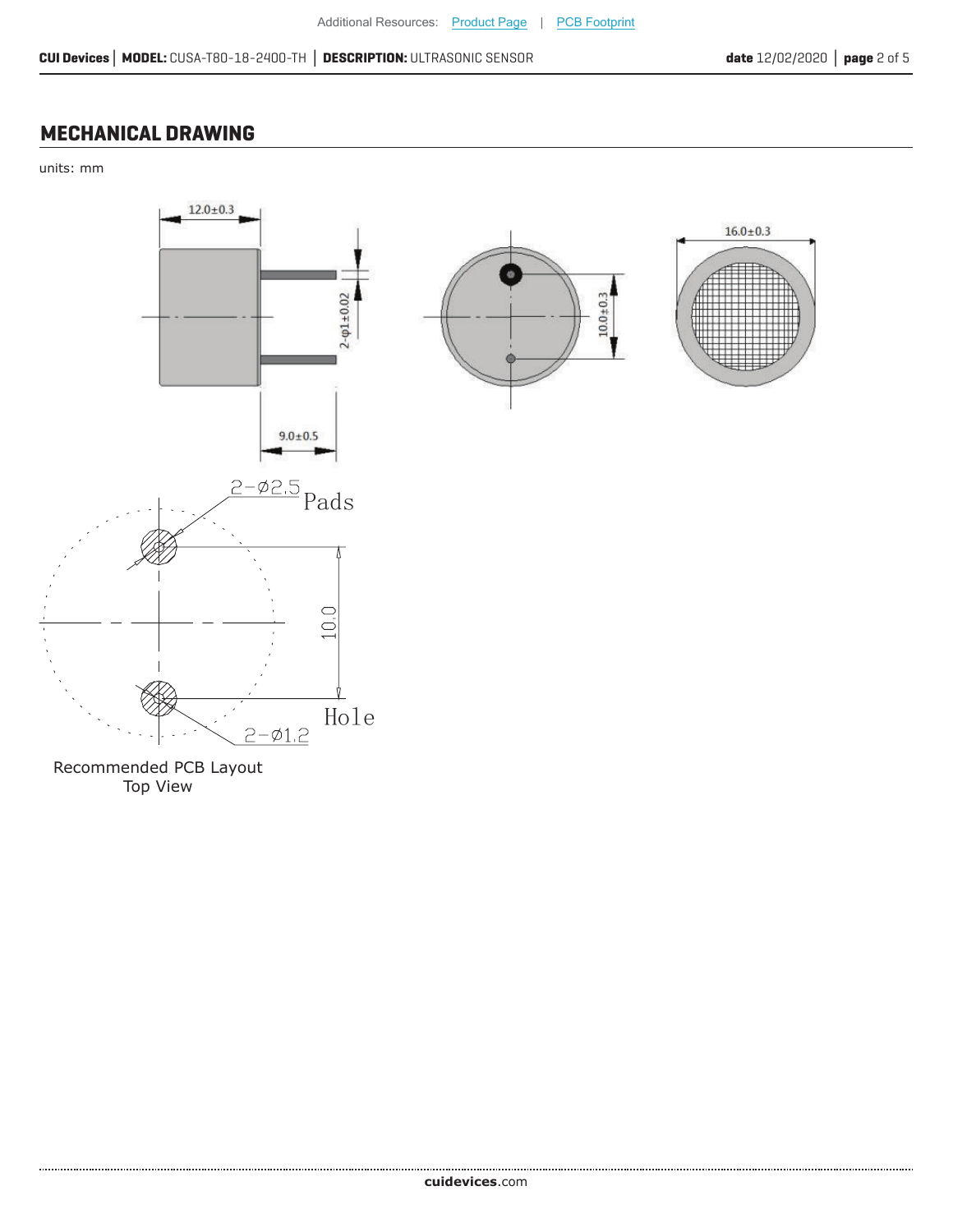#### **BEAM PATTERNS**

....................



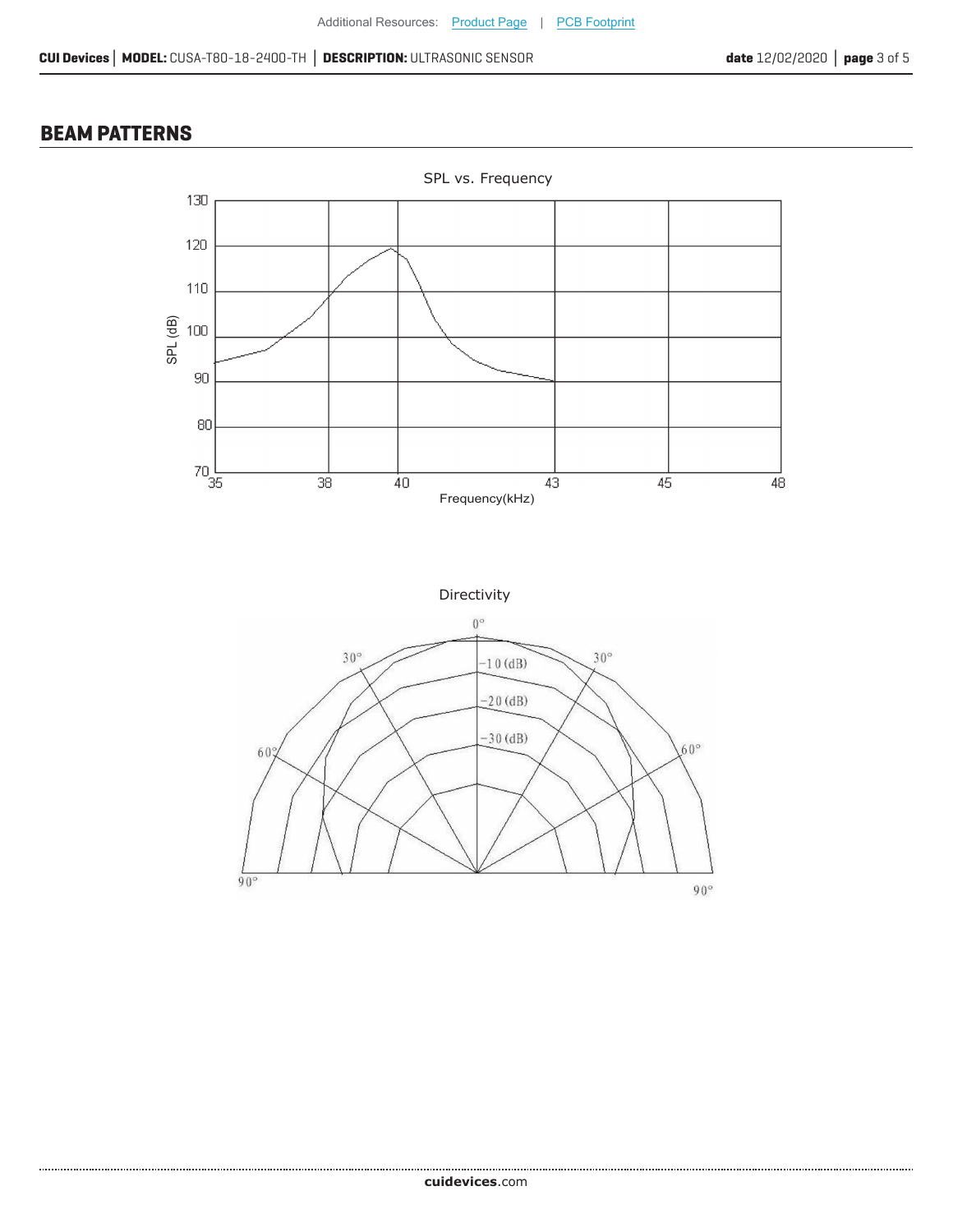#### **PACKAGING**

units: mm

Tray Size: 240 x 160 x 30 mm Tray QTY: 50 pcs per tray Carton Size: 480 x 280 x 320 mm Carton QTY: 2,000 pcs per carton